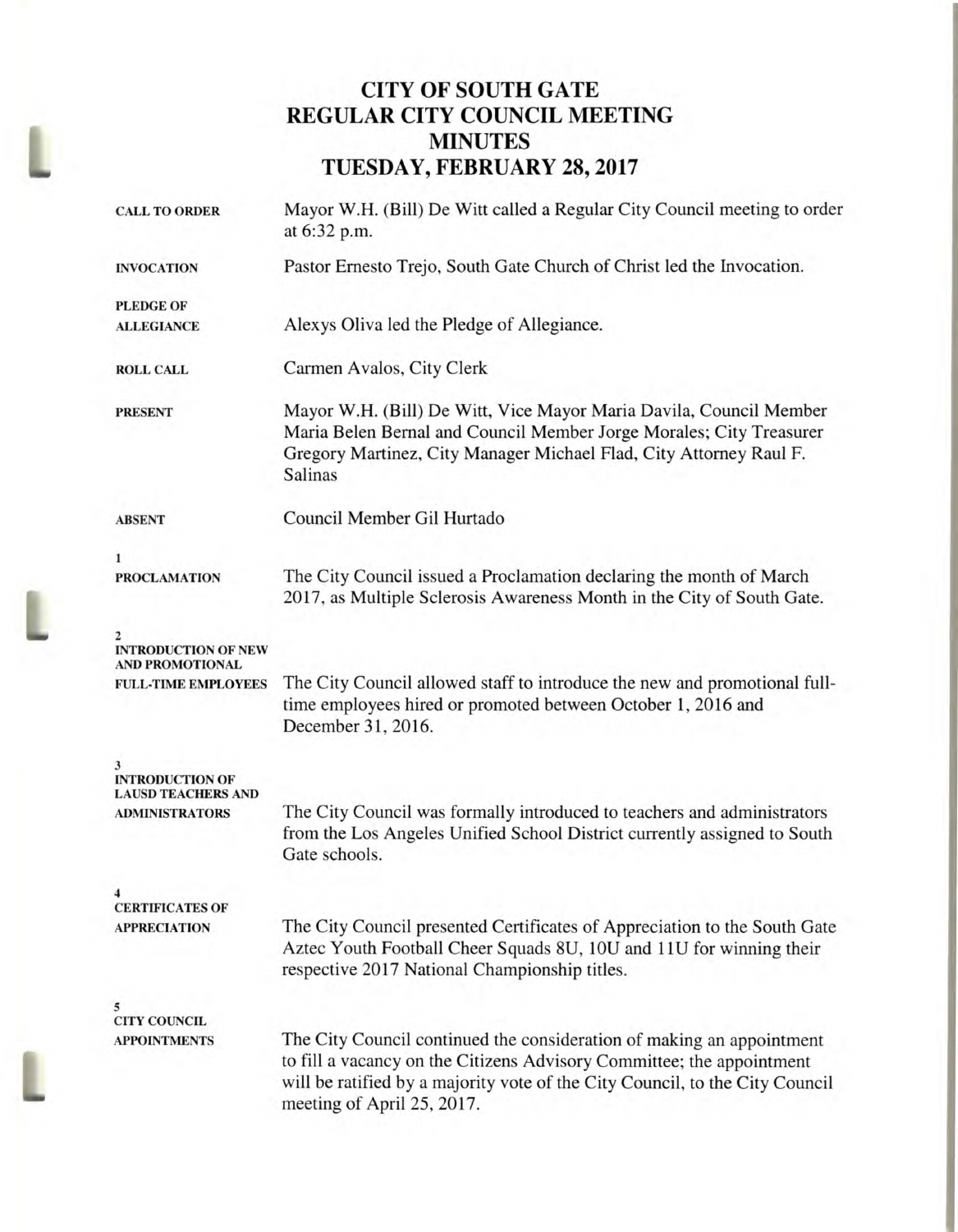| <b>EXCUSED FROM</b><br>ITEM 6                                                     | At this time, Mayor De Witt was excused from participating on item 6 and<br>departed from the Council Chambers.                                                                                                                                                                                                                        |  |  |  |  |
|-----------------------------------------------------------------------------------|----------------------------------------------------------------------------------------------------------------------------------------------------------------------------------------------------------------------------------------------------------------------------------------------------------------------------------------|--|--|--|--|
| 6<br><b>TRANSPORTATION</b><br>PLANNING/ADMIN                                      | The City Council conducted a Public Hearing to consider:                                                                                                                                                                                                                                                                               |  |  |  |  |
|                                                                                   | Receiving and filing a presentation of the Initial Study/Mitigated<br>a.<br>Negative Declaration for the Firestone Boulevard Regional<br>Corridor Capacity Enhancements Project, City Project No. 476-<br>TRF; and                                                                                                                     |  |  |  |  |
|                                                                                   | b.<br>Adopting a Resolution - adopting the Initial Study and Mitigated<br>Negative Declaration for the Firestone Boulevard Regional<br>Corridor Capacity Enhancements Project, City Project No. 476-<br>TRF, Metro Call For Project ID No. F3124.                                                                                      |  |  |  |  |
|                                                                                   | Item 6 was continued to the City Council meeting of March 14, 2017, by<br>motion of Vice Mayor Davila and seconded by Council Member Morales.                                                                                                                                                                                          |  |  |  |  |
|                                                                                   | ROLL CALL: Vice Mayor Davila, yes; Council Member Morales, yes;<br>Council Member Bernal, yes; Council Member Hurtado, absent; Mayor<br>De Witt, was not present for discussion on the matter.                                                                                                                                         |  |  |  |  |
| <b>REJOINED MEETING</b>                                                           | Mayor De Witt rejoined the Council during the comments from the<br>audience.                                                                                                                                                                                                                                                           |  |  |  |  |
| <b>COMMENTS FROM</b><br>THE AUDIENCE                                              | Richard Rangel, 5142 Wood Avenue asked when LAUSD is going to<br>rebuild Wood Avenue. He mentioned speaking to the Director of Public<br>Works about placing a "No U-Turn" sign northbound on Wood and<br>Atlantic going into the school due to the traffic in the morning $\&$<br>afternoon and a divider on Wood making a left turn. |  |  |  |  |
|                                                                                   | Mr. Rangel also mentioned that the signal light going east on Tweedy and<br>Atlantic takes a long time to change.                                                                                                                                                                                                                      |  |  |  |  |
| Idaly Godinez thanked Council Members for incorporating public school<br>support. |                                                                                                                                                                                                                                                                                                                                        |  |  |  |  |
|                                                                                   | Virginia Johnson, 5751 McKinley Avenue is concerned about attacks for<br>South Gate candidates.                                                                                                                                                                                                                                        |  |  |  |  |
|                                                                                   | Alan Garcia, 10336 San Luis Avenue thanked Council for keeping the<br>meetings formal and being respectful.                                                                                                                                                                                                                            |  |  |  |  |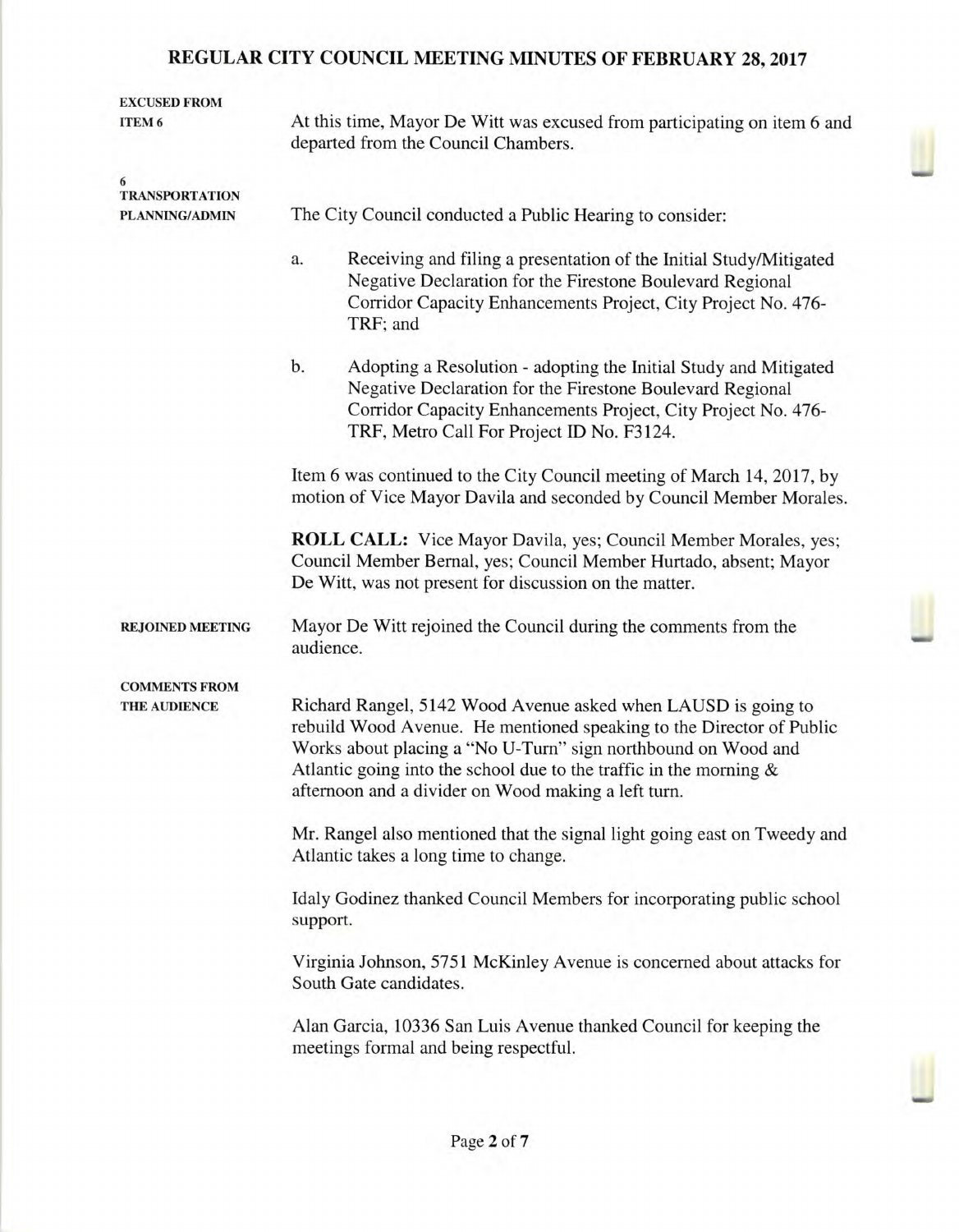#### **COMMENTS FROM THE**

**AUDIENCE CONT'D** Nick Godoy, 8611 San Gabriel Avenue informed Council that an employee driving a City vehicle was speeding on Ardmore. He mentioned the sweeper was not working well. He also mentioned people parking on the red curve of Ardmore and San Gabriel.

#### **REPORTS AND COMMENTS**

**FROM CITY OFFICIALS** Arturo Cervantes, Director of Public Works had nothing to report.

Greg Martinez, City Treasurer informed Council that Mr. Paul Adams was not feeling well and asked that Treasurer Martinez speak on the Azalea Festival activities.

Joe Perez, Director of Community Development had nothing to report.

Jackie Acosta, Director of Administrative Services had nothing to report.

Randy Davis, Chief of Police stated that due to the Whittier Officer shot and killed a week or so ago, the South Gate Police Officers will be going Friday evening providing police services to the Cities of Whittier and Santa Fe Springs along with dispatching service. He asked everyone to keep the Whittier family and Officer Boyer's family in your prayers.

Mike Flad, City Manager had the pleasure of participating in three different meetings with Mayor De Witt over the last two days. The Mayor met with Edison's Senior Vice President with regard to reliability and price. Edison committed to meet with the City in two weeks.

> Mr. Had stated yesterday's meeting with the LA County Office of Education regarding a property on the corner of Gardendale and Paramount which has been vacant for many years. They also met with the Superintendant of LAUSD on a variety of topics and she'll be having a State of the Schools as requested by Council Member Bernal and Vice Mayor Davila.

Raul F. Salinas, City Attorney stated being asked by the League of California Cities to give a presentation on the issue of corruption.

Council Member Bernal attended the HUB Cities meeting in which they re-organized. Their new Chair is Mayor Baru Sanchez from the City of Cudahy and Vice Chair is Mayor Graciela Ortiz from the City of Huntington Park.

Council Member Bernal stated item 6 has been continued from previous meetings, but was wondering the impact on the project management plan that it is not moving forward.



L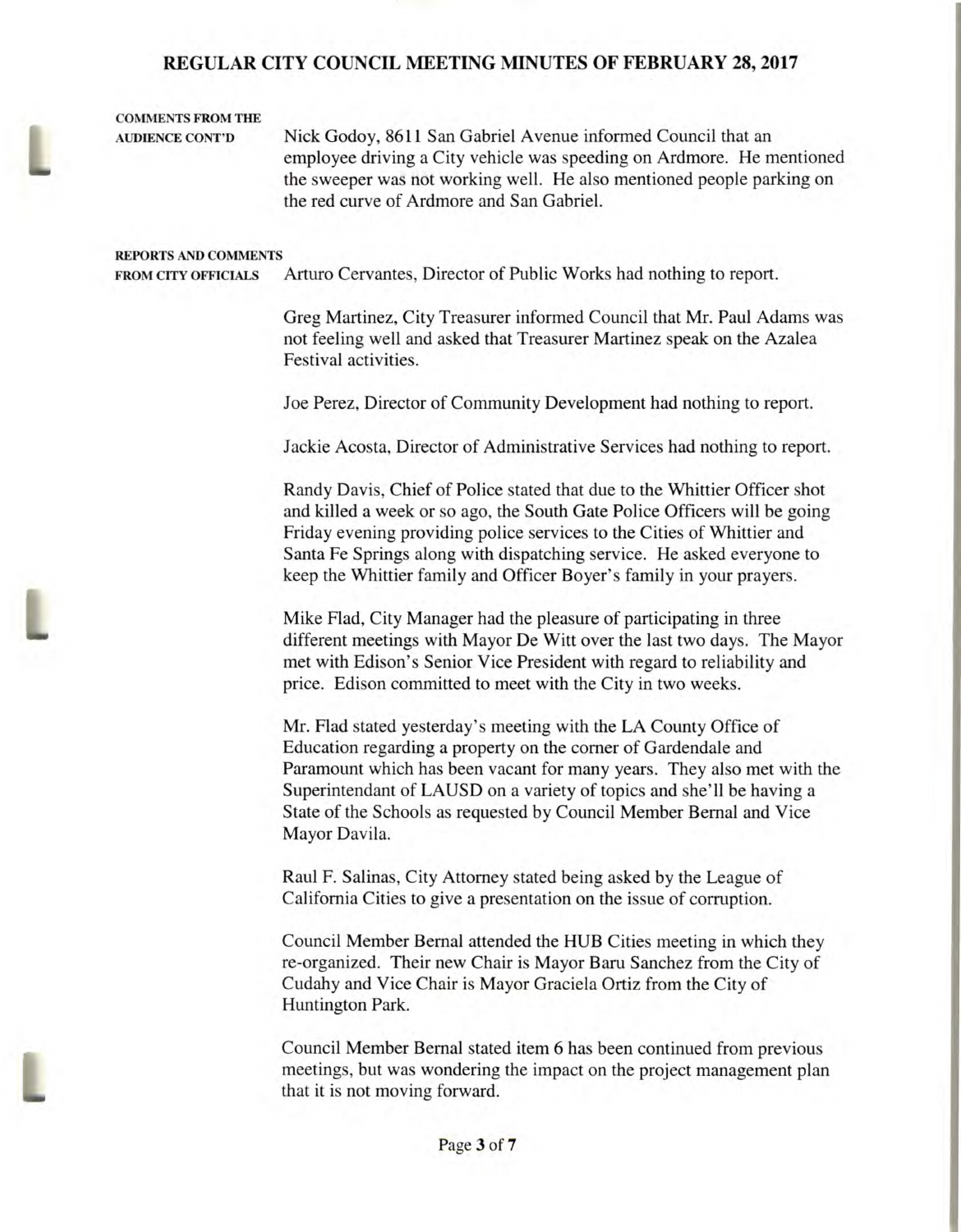#### **REPORTS AND COMMENTS FROM CITY OFFICIALS**

**CONT'D** Arturo Cervantes, Director of Public Works stated the Firestone Boulevard Regional Corridor Project is on schedule and the hearings are being continued because design on the project is still continuing.

> Council Member Bernal stated a candidate forum was held yesterday and was pleased to see the outcome. We have nine candidates running for City Council. Sometimes we get caught up in social media. She is asking everyone to focus on the qualities of the individuals and not allow the drama to keep anyone away from the real issues.

> Council Member Morales attended the Contract Cities meeting and the Board finalized the endorsement of Measure H which will be on the March  $7<sup>th</sup>$  Ballot. The Board adopted a letter in support of SB 1 and AB 1. He also attended the League of California Cities Board meeting and he seats on the Statewide Board which includes about 50 Council Members throughout the state and they discussed SB 1, AB 1, SB 5 and AB 18.

> Vice Mayor Davila thanked all candidates for attending yesterday's forum. She is asking City Manager to draft a letter to LAUSD and place it on the agenda for Council's support because a charter school is being planned to be placed at South Gate Middle School.

> Mayor De Witt attended the County Sanitation District meeting and the Board concluded litigation against Southern California Edison. The County Sanitation District had to bring a lawsuit against Edison for failure to perform certain contractual obligations.

> Carmen Avalos, City Clerk stated that this is the first time the City has consolidated with the County of Los Angeles for the March 7, 2017 election. The County will be counting the ballots. The clerks from various cities will be receiving a certified report to be presented to Council certifying the election results from the County. Lastly, April  $11<sup>th</sup>$  will be the swearing-in for the newly elected.

Gregory Martinez, City Treasurer wished every candidate good luck.

**CONSENT CALENDAR** Agenda Items 8, 10 and 11 were approved by motion of Council Member Morales and seconded by Vice Mayor Davila. Mayor De Witt abstained from voting on item 12. Items 7, 9, 13 and 14 were pulled for separate discussion.

**7** 

**BOND ADMIN** The City Council adopted Resolution No. 7747 entitled — A Resolution of the City Council of the City of South Gate approving coverage of all officers and employees under one master faithful performance bond, by motion of Mayor De Witt and seconded by Vice Mayor Davila.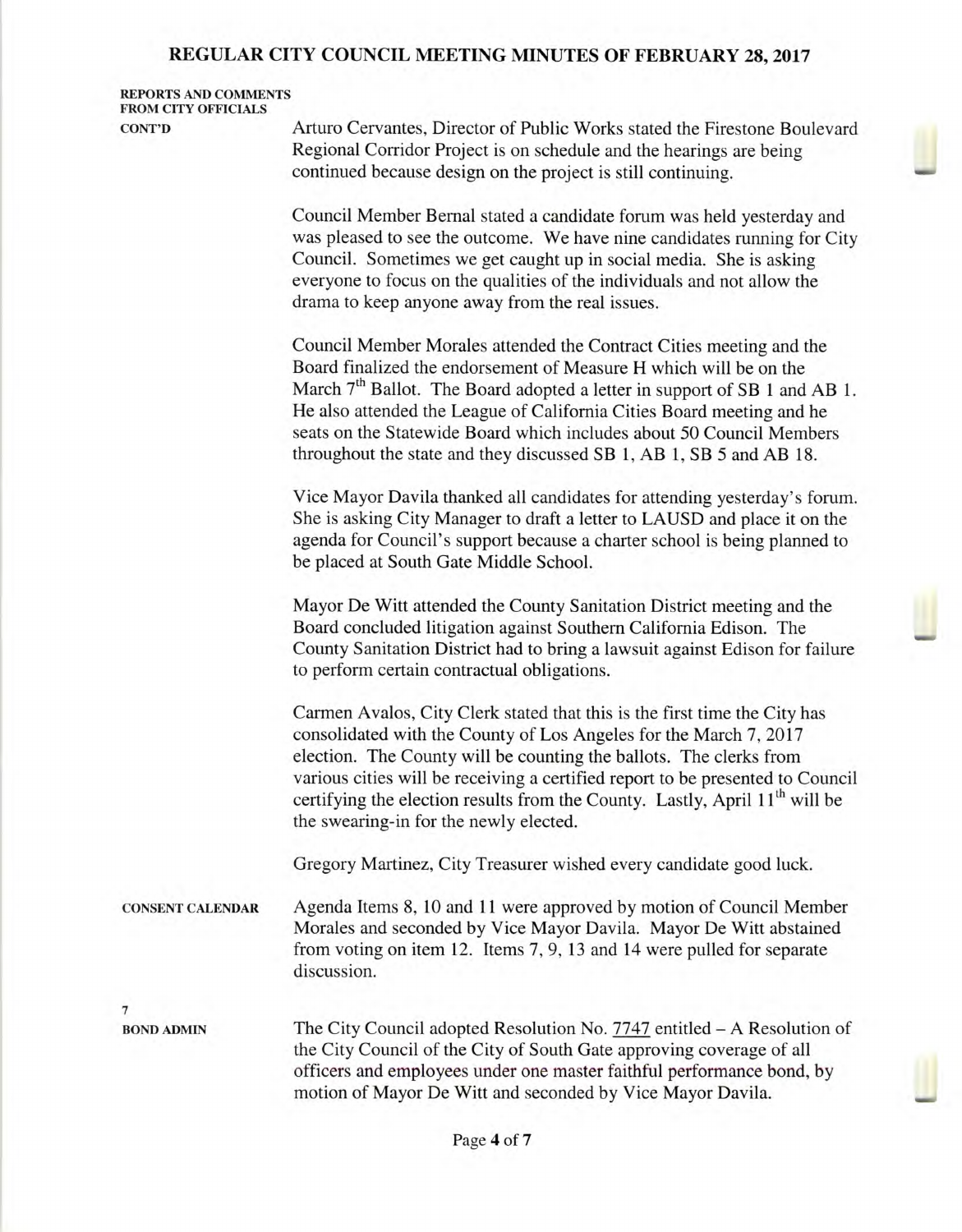| 8                            |                                                                                                                                                                                                                                                                                                                                                                                                                                                                                  |  |  |  |
|------------------------------|----------------------------------------------------------------------------------------------------------------------------------------------------------------------------------------------------------------------------------------------------------------------------------------------------------------------------------------------------------------------------------------------------------------------------------------------------------------------------------|--|--|--|
| PERSONNEL ADMIN              | The City Council adopted Resolution No. 7748 entitled - A Resolution of<br>the City Council of the City of South Gate updating the Hourly Pay Table,<br>during consideration of the Consent Calendar.                                                                                                                                                                                                                                                                            |  |  |  |
| 9<br><b>COMMUNITY</b>        |                                                                                                                                                                                                                                                                                                                                                                                                                                                                                  |  |  |  |
| <b>PROMOTION</b>             | The City Council approved an Event License Agreement (Contract No.<br>3302) with the Tweedy Mile Association to produce the Annual Tweedy<br>Street Fair Festival for a term of three years, by motion of Vice Mayor<br>Davila and seconded by Council Member Morales; and                                                                                                                                                                                                       |  |  |  |
|                              | Authorized the Mayor to execute the Agreement in a form<br>a.<br>acceptable to the City Attorney; and                                                                                                                                                                                                                                                                                                                                                                            |  |  |  |
|                              | Appointed the Director of Community Development as the City<br>b.<br>Agent to act on behalf of the City in matters required for the<br>successful execution of this Agreement.                                                                                                                                                                                                                                                                                                   |  |  |  |
| 10                           |                                                                                                                                                                                                                                                                                                                                                                                                                                                                                  |  |  |  |
| <b>PARKING &amp; TRAFFIC</b> | The City Council approved Amendment No. 2 to Contract No. 3069 with<br>Vali Cooper & Associates, Inc., providing construction management<br>services on the Highway Safety Improvements Program Cycle 4, two<br>protected left turns phasing at the intersections of Firestone Boulevard and<br>State Street, and California Avenue and Tweedy Boulevard, City Project<br>No. 468-TRF, in an amount not to exceed \$30,920, during consideration<br>of the Consent Calendar; and |  |  |  |
|                              | Authorized the Mayor to execute Amendment No. 2 in a form<br>a.<br>acceptable to the City Attorney.                                                                                                                                                                                                                                                                                                                                                                              |  |  |  |
| 11<br><b>PUBLIC WORKS/</b>   |                                                                                                                                                                                                                                                                                                                                                                                                                                                                                  |  |  |  |
| <b>ENGINEERING ADMIN</b>     | The City Council approved Amendment No. 2 to Contract No. 3200 with                                                                                                                                                                                                                                                                                                                                                                                                              |  |  |  |

CivilSource providing staff augmentation services for delivery of Capital Improvement Program Projects, in an amount not to exceed \$120,000, during consideration of the Consent Calendar; and

a. Authorized the Mayor to execute Amendment No. 2 in a form acceptable to the City Attorney.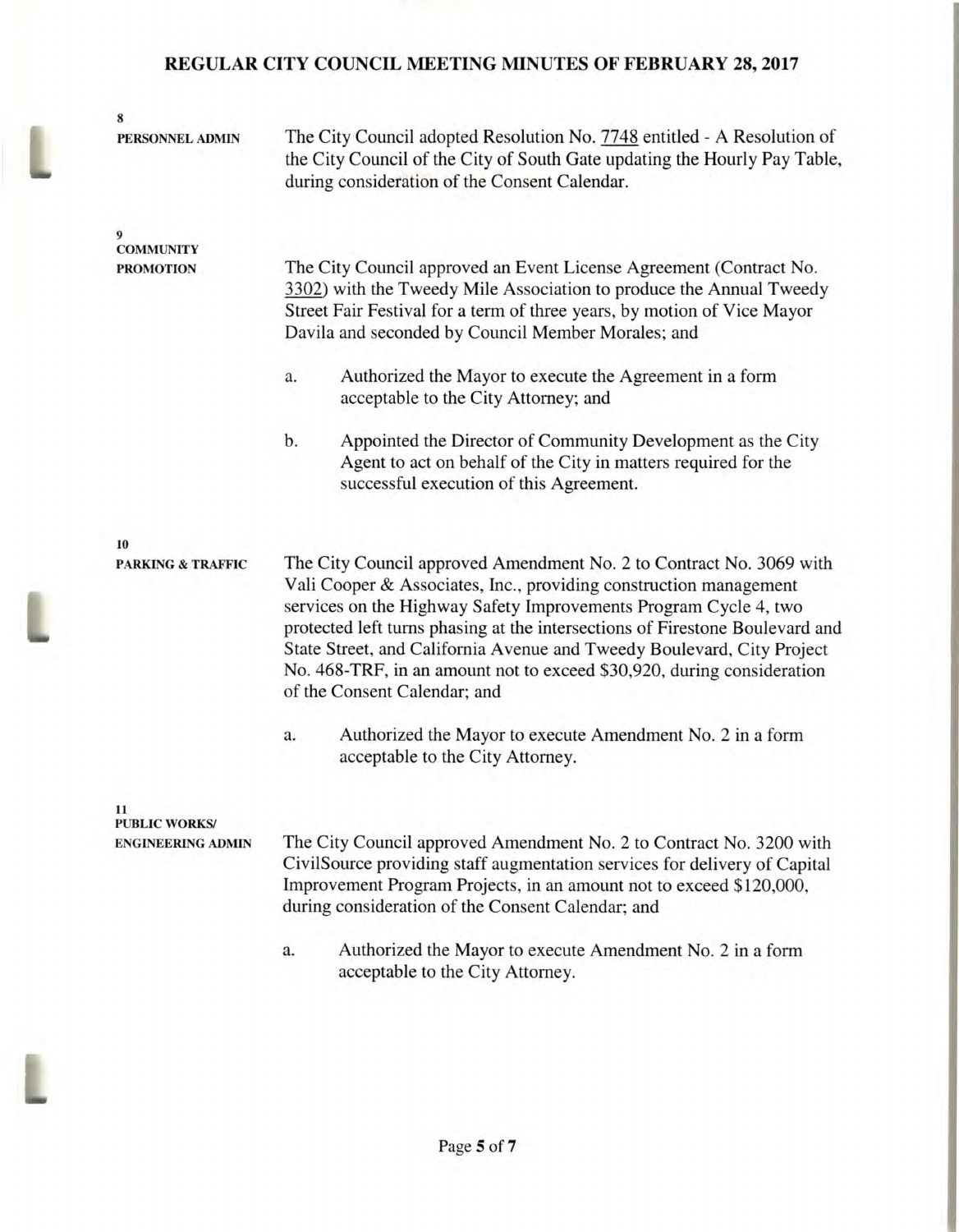| 12                                 |                                                                                                                                                                                                                                                                                                                                   |                                                                                                                                                                                                                                                           |  |  |  |  |
|------------------------------------|-----------------------------------------------------------------------------------------------------------------------------------------------------------------------------------------------------------------------------------------------------------------------------------------------------------------------------------|-----------------------------------------------------------------------------------------------------------------------------------------------------------------------------------------------------------------------------------------------------------|--|--|--|--|
| <b>WATER</b>                       | The City Council accepted completion of construction, effective February<br>10, 2017, of the Automatic Meter Reading Water Meter Upgrade, City<br>Project No. 504-WTR, performed by T.E. Roberts, Inc., by motion of<br>Council Member Morales and seconded by Vice Mayor Davila; and                                             |                                                                                                                                                                                                                                                           |  |  |  |  |
|                                    | Directed the City Clerk to file a Notice of Completion with the Los<br>a.<br>Angeles County Recorder's Office.                                                                                                                                                                                                                    |                                                                                                                                                                                                                                                           |  |  |  |  |
|                                    | <b>ROLL CALL:</b> Vice Mayor Davila, yes; Council Member Bernal, yes;<br>Council Member Morales, yes; Mayor De Witt, abstained; Council<br>Member Hurtado, absent.                                                                                                                                                                |                                                                                                                                                                                                                                                           |  |  |  |  |
| 13<br><b>PARKING &amp; TRAFFIC</b> | The City Council appropriated \$210,000 in unassigned General Funds to<br>Account No. 100-701-31-6101 to perform a citywide parking study to<br>evaluate parking conditions in residential neighborhoods to identify issues<br>and mitigation measures, by motion of Council Member Morales and<br>seconded by Vice Mayor Davila. |                                                                                                                                                                                                                                                           |  |  |  |  |
| 14                                 |                                                                                                                                                                                                                                                                                                                                   |                                                                                                                                                                                                                                                           |  |  |  |  |
| <b>LAW ENFORCEMENT</b>             | The City Council authorized the purchase of ten new Heckler & Koch<br>HK416 patrol rifle for the Police Department, by motion of Council<br>Member Morales and seconded by Vice Mayor Davila; and                                                                                                                                 |                                                                                                                                                                                                                                                           |  |  |  |  |
|                                    | Appropriated \$19,481 from the unassigned balance of the Asset<br>a.<br>Seizure Fund to Account No. 235-570-21-6202 for this purchase.                                                                                                                                                                                            |                                                                                                                                                                                                                                                           |  |  |  |  |
| 15                                 |                                                                                                                                                                                                                                                                                                                                   |                                                                                                                                                                                                                                                           |  |  |  |  |
| <b>ELECTION ADMIN</b>              | The City Council considered deciding on the implementation of SB 415<br>pertaining to voter participation with either option listed below:                                                                                                                                                                                        |                                                                                                                                                                                                                                                           |  |  |  |  |
|                                    | Option 1:                                                                                                                                                                                                                                                                                                                         | Consolidation: Allow for the implementation of SB 415<br>Statewide Election Cycle Consolidation which will take<br>effect on January 1, 2018 and requires the adoption of an<br>ordinance for election date change with notification to all<br>voters; OR |  |  |  |  |
|                                    | <b>Option 2:</b>                                                                                                                                                                                                                                                                                                                  | Stand- Alone: Continue with the current Stand-Alone<br>Election which will require an ordinance for an extension<br>of 4 years until 2022.                                                                                                                |  |  |  |  |
|                                    |                                                                                                                                                                                                                                                                                                                                   | Item 15 was continued to the City Council meeting of March 14, 2017.                                                                                                                                                                                      |  |  |  |  |